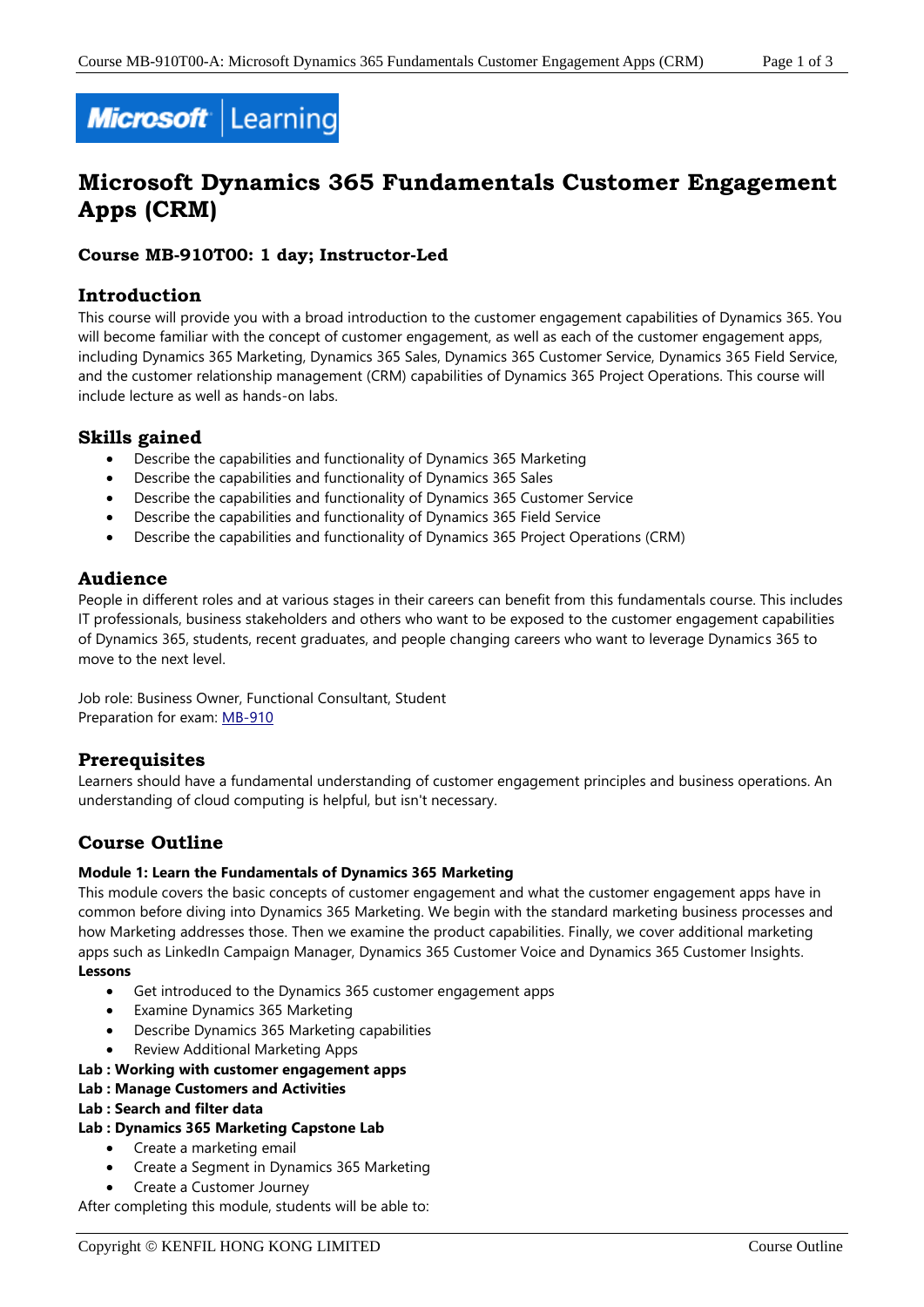- Describe the customer engagement apps and what they have in common
- Describe the standard marketing processes and how Dynamics 365 Marketing addresses them
- Describe Dynamics 365 Marketing features and capabilities
- Describe additional marketing apps

#### **Module 2: Learn the Fundamentals of Dynamics 365 Sales**

This module provides an introduction to Dynamics 365 Sales. We begin with the standard sales business processes and how Sales addresses those. Then we examine the product capabilities. Finally, we cover additional sales apps such as Sales Insights and Sales Navigator.

#### **Lessons**

- Explore Dynamics 365 Sales
- Manage the sales lifecycle with Dynamics 365 Sales
- Review additional sales apps

#### **Lab : Dynamics 365 Sales Capstone Lab**

• Create and qualify a Lead

• Manage a sales Opportunity

After completing this module, students will be able to:

- Describe the standard sales processes and how Dynamics 365 Sales addresses them
- Describe Dynamics 365 Sales capabilities
- Describe additional sales apps such as Sales Insights and Sales Navigator

#### **Module 3: Learn the Fundamentals of Dynamics 365 Customer Service**

This module provides an introduction to Dynamics 365 Customer Service. We begin with the standard customer service business processes and how Customer Service addresses those. Then we examine the product capabilities. Finally, we cover additional customer service apps such as Omnichannel for Customer Service, Dynamics 365 Customer Service Insights, Customer Service Scheduling and Connected Customer Service.

#### **Lessons**

- Examine Dynamics 365 Customer Service
- Describe Dynamics Customer Service capabilities
- Review additional customer service apps

#### **Lab : Dynamics 365 Capstone Lab**

- Create and publish a Knowledge Article
- Manage a support Case through its life cycle
- After completing this module, students will be able to:
	- Describe the standard customer service processes and how Dynamics 365 Customer Serviceaddresses them
	- Describe Dynamics Customer Service capabilities
	- Describe additional sales apps such as Sales Insights and Sales Navigator

## **Module 4: Learn the Fundamentals of Dynamics 365 Field Service**

This module provides an introduction to Dynamics 365 Field Service. We begin with the standard field service business processes and how Field Service addresses those. Then we examine the product capabilities, including work order generation, scheduling, inventory management and asset management.

#### **Lessons**

- **Examine Dynamics Field Service**
- Generate Work Orders in Dynamics 365 Field Service
- Describe the scheduling capabilities of Dynamics 365 Field Service
- Examine the inventory management capabilities of Dynamics 365 Field Service
- Review the asset management capabilities of Dynamics 365 Field Service

#### **Lab : Dynamics 365 Capstone Lab**

- Create a Case and escalate to a Work Order
- Schedule items with Dynamics 365 Field Service

After completing this module, students will be able to:

- Describe the standard field service business processes and how Dynamics 365 Field Service addresses
- Describe how to generate Work Orders
- Describe the scheduling capabilities of Dynamics 365 Field Service